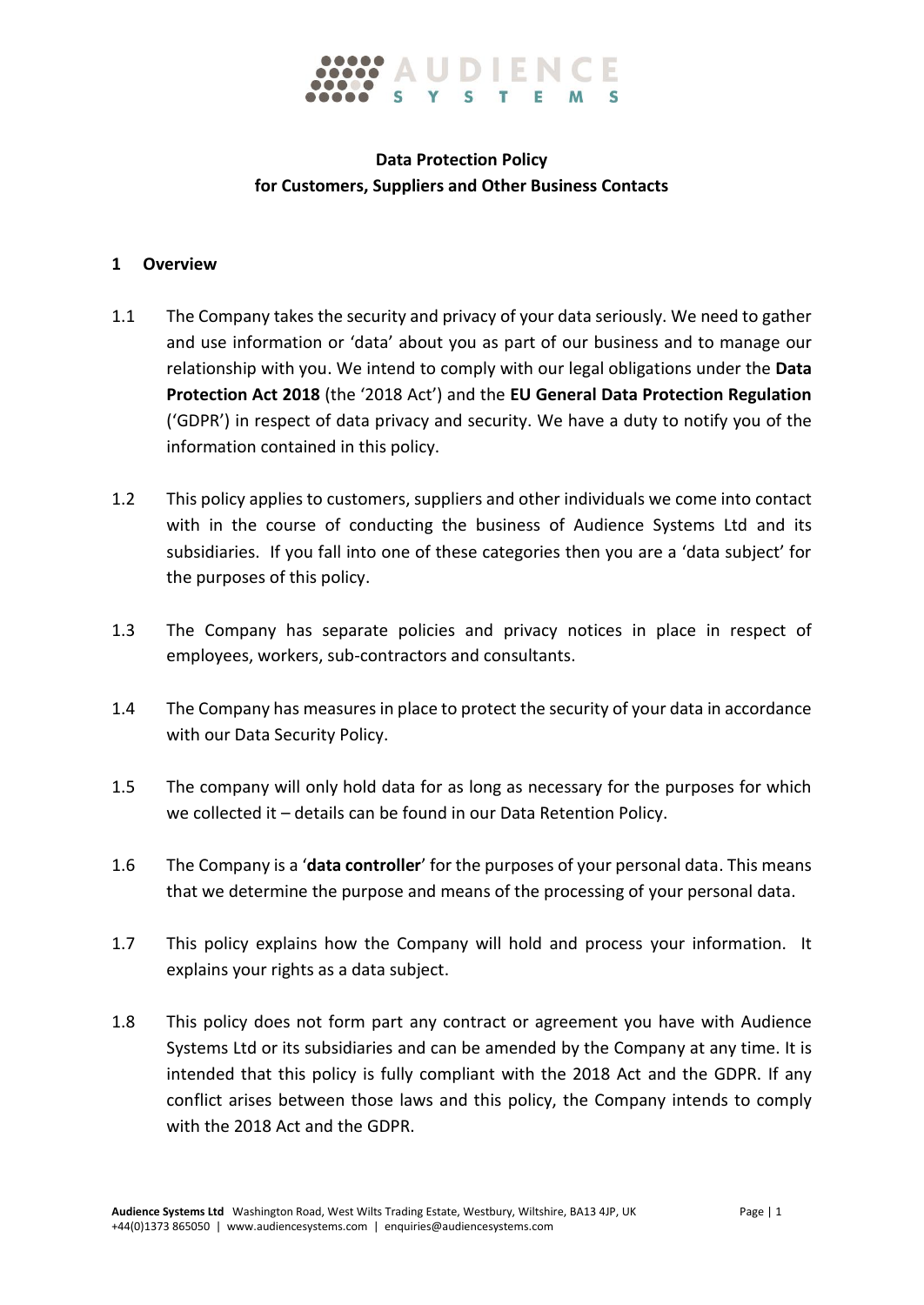#### **2 Data Protection Principles**

- 2.1 We process personal data in accordance with the six '**Data Protection Principles**.' It must:
	- be processed fairly, lawfully and transparently;
	- be collected and processed only for specified, explicit and legitimate purposes;
	- be adequate, relevant and limited to what is necessary for the purposes for which it is processed;
	- be accurate and kept up to date. Any inaccurate data must be deleted or rectified without delay;
	- not be kept for longer than is necessary for the purposes for which it is processed; and
	- be processed securely.

We are accountable for these principles and must be able to show that we are compliant.

#### 3 **How we define personal data**

- 3.1 '**Personal data**' means information which relates to a living person who can be **identified** from that data (a '**data subject**') on its own, or when taken together with other information which is likely to come into our possession. It includes any expression of opinion about the person and an indication of the intentions of us or others, in respect of that person. It does not include anonymised data.
- 3.2 This policy applies to all personal data whether it is stored electronically, on paper or on other materials.
- 3.3 This personal data might be provided to us by you, or it could be created by us. It could be provided or created during the sales and marketing process, or during the course of a contract. The contract could be directly with you or your organisation, or it could be a contract where you play a significant role – for example, you are the architect on a project where our contract is with a building contractor. We have a duty of care to our customers, and on completion of a contract, we retain your details so that we can contact you about any issues that arise, about necessary maintenance and with requests for feedback or to visit your venue. Sales data is also used in internal reporting, but is anonymised.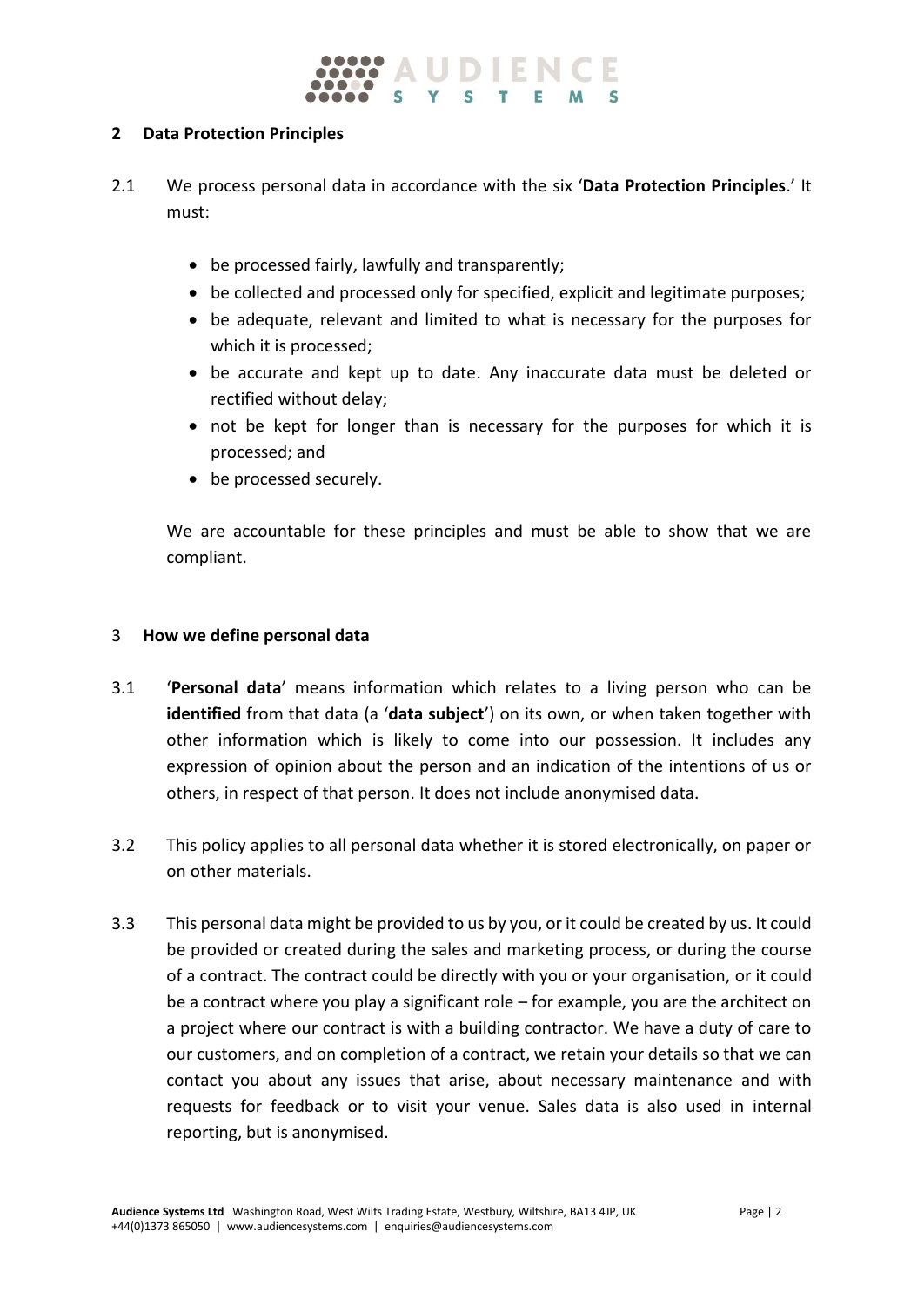# IDIENC

- 3.4 We also collect information about visitors to our website with their full consent. If you download information from our website, we will keep your details briefly in order to follow up on your download and offer assistance. If you make an enquiry on our website, we keep your data long enough to fulfil that enquiry to our mutual satisfaction. If you sign up for our newsletter on our website, we will keep your contact details until such time as you request them to be removed from our mailing list. We offer an opportunity to unsubscribe each time we send you email correspondence.
- 3.5 We will collect and use the following types of personal data about you:
	- Your name and job role
	- The organisation you work for
	- Your contact details at work
	- Details of enquiries you have made to us
	- Records of conversations and emails with you during the course of negotiation of a contract or sale
	- Your feedback and / or testimonials about a project, with your explicit consent

#### **4 How we define special categories of personal data**

- 4.1 '**Special categories of personal data**' are types of personal data consisting of information as to:
	- your racial or ethnic origin;
	- your religious or philosophical beliefs;
	- your trade union membership;
	- your health;
	- Criminal offences and convictions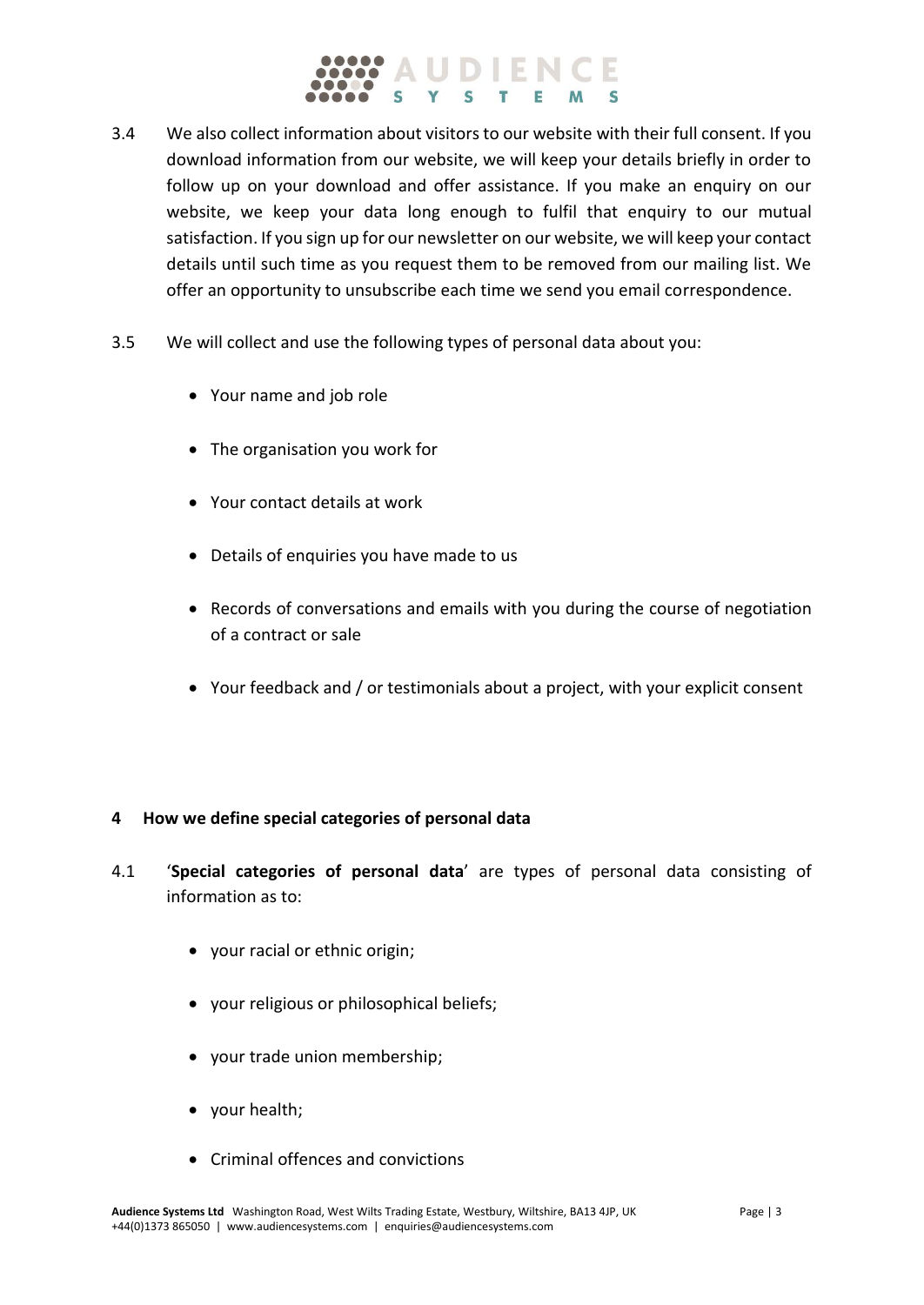

We do not hold any of these special categories of data about customers, suppliers and other business contacts.

#### **5 How we define processing**

- 5.1 **'Processing'** means any operation which is performed on personal data such as:
	- collection, recording, organisation, structuring or storage;
	- adaption or alteration;
	- retrieval, consultation or use;
	- disclosure by transmission, dissemination or otherwise making available;
	- alignment or combination; and
	- restriction, destruction or erasure.

This includes processing personal data which forms part of a filing system.

#### **6 How will we process your personal data?**

- 6.1 The Company will process your personal data (including special categories of personal data) in accordance with our obligations under the 2018 Act.
- 6.2 We will use your personal data for:
	- performing a contract, or negotiation of a contract, with you. This includes contracts where you are not the direct customer or supplier but play a significant role.
	- marketing purposes, if you have given your direct and explicit consent for this.
	- marketing purposes, if you are a customer of our business, we are contacting you about relevant products and services, and we gave you the opportunity to opt out of marketing communications during our communications with you.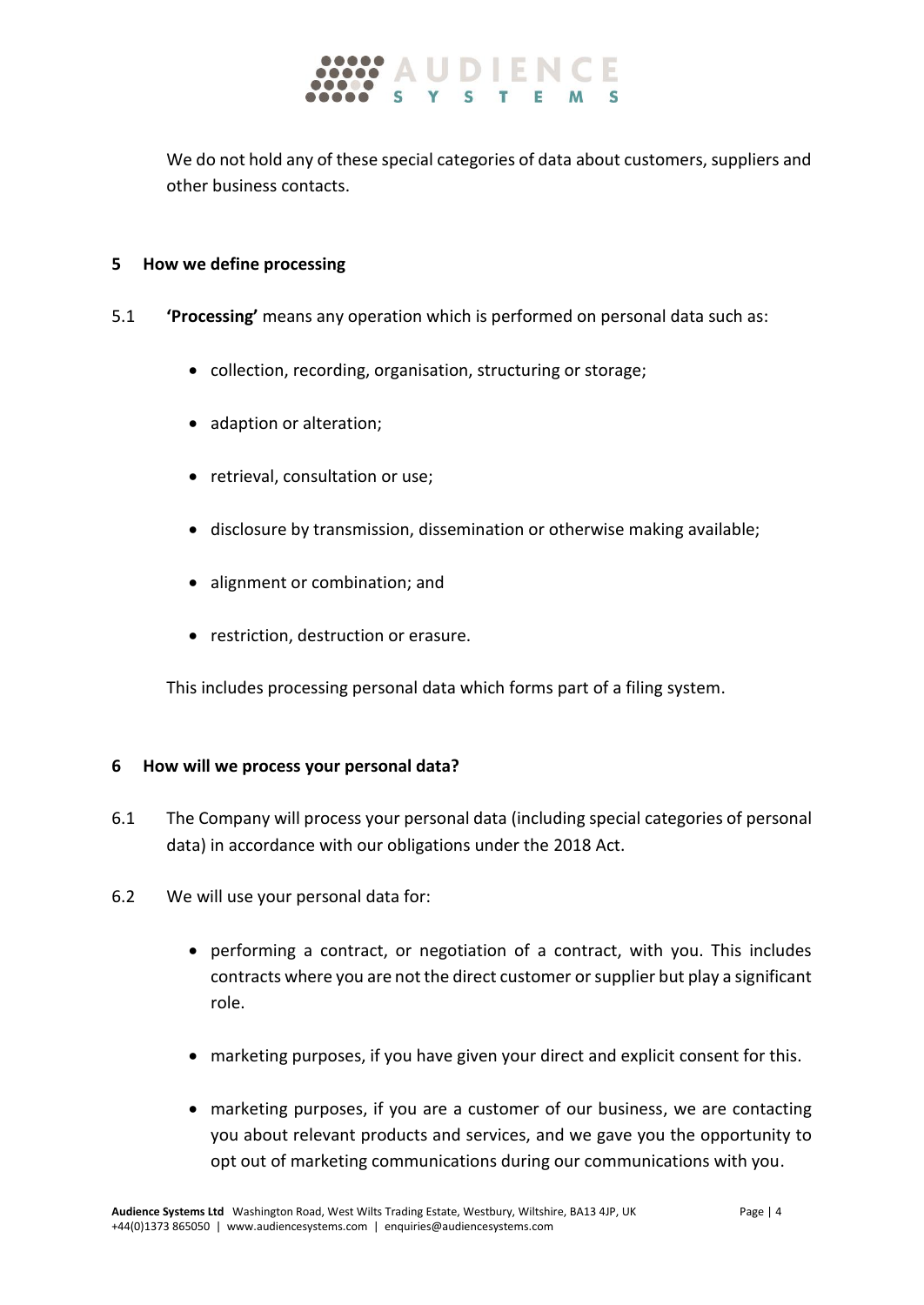

- complying with any legal obligation; or
- if it is necessary for our legitimate interests (or for the legitimate interests of someone else). However, we can only do this if your interests and rights do not override ours (or theirs). You have the right to challenge our legitimate interests and request that we stop this processing. See details of your rights in section 8 below.

We can process your personal data for these purposes without your knowledge or consent. We will not use your personal data for an unrelated purpose without telling you about it and the legal basis that we intend to rely on for processing it.

If you choose not to provide us with certain personal data you should be aware that we may not be able to contact you about matters which are in the interests of us, you, or others.

### **7 Sharing your personal data**

- 7.1 Sometimes we might need to share your personal data with suppliers, our contractors and agents to carry out our obligations under our contract with you or for our legitimate interests. For example, passing on your details for delivery of products or services.
- 7.2 We require those companies to keep your personal data confidential and secure and to protect it in accordance with the law and our policies. They are only permitted to process your data for the lawful purpose for which it has been shared and in accordance with our instructions.
- 7.3 We do sometimes send personal data outside the European Economic Area but you will be notified if this occurs.

#### **8 Your data subject rights**

8.1 You have the right to information about what personal data we process, how and on what basis as set out in this policy.